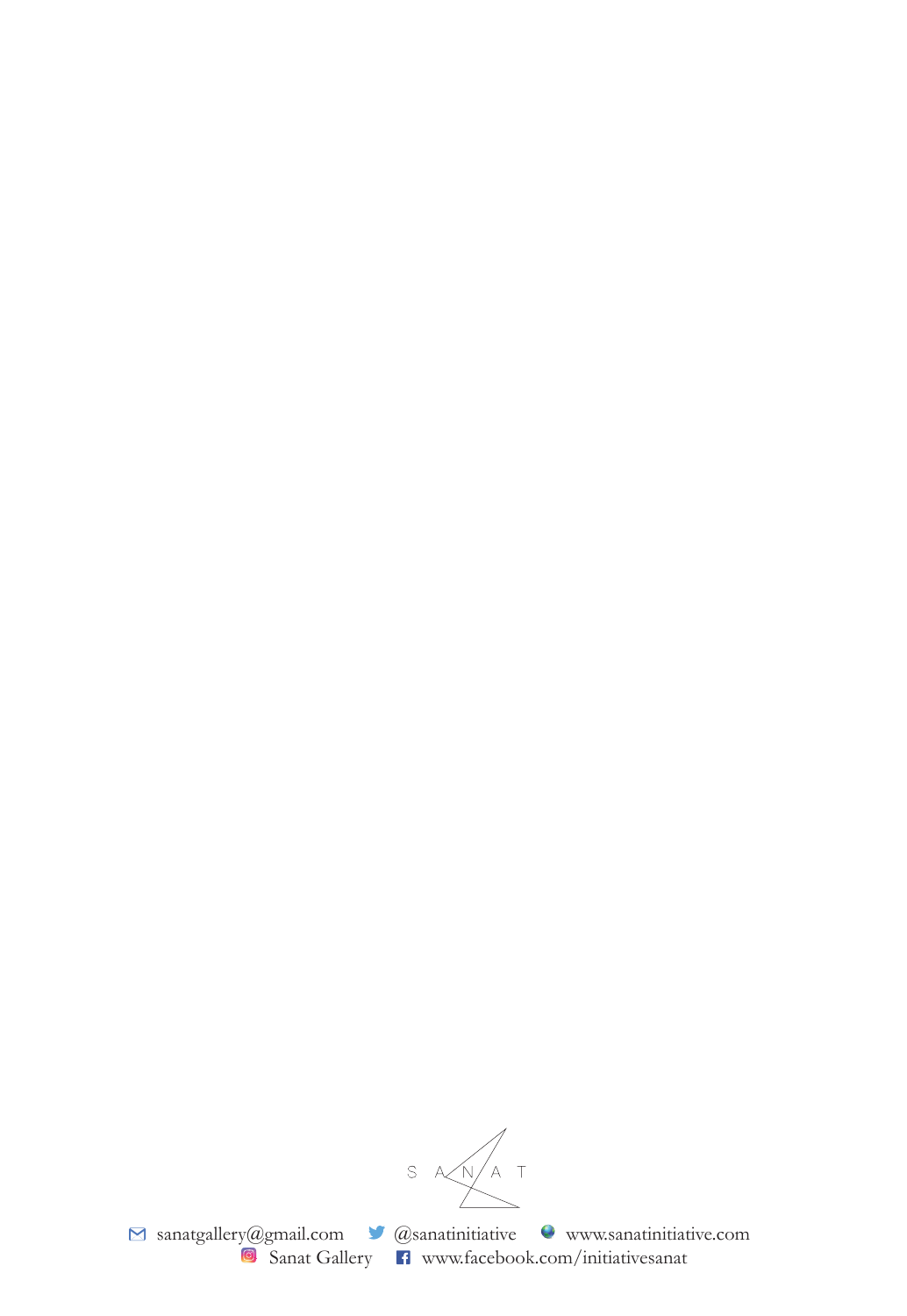## Tableau Vivant

Works by Jibran Shahid & Usman Khalid Curated by Aasim Akhtar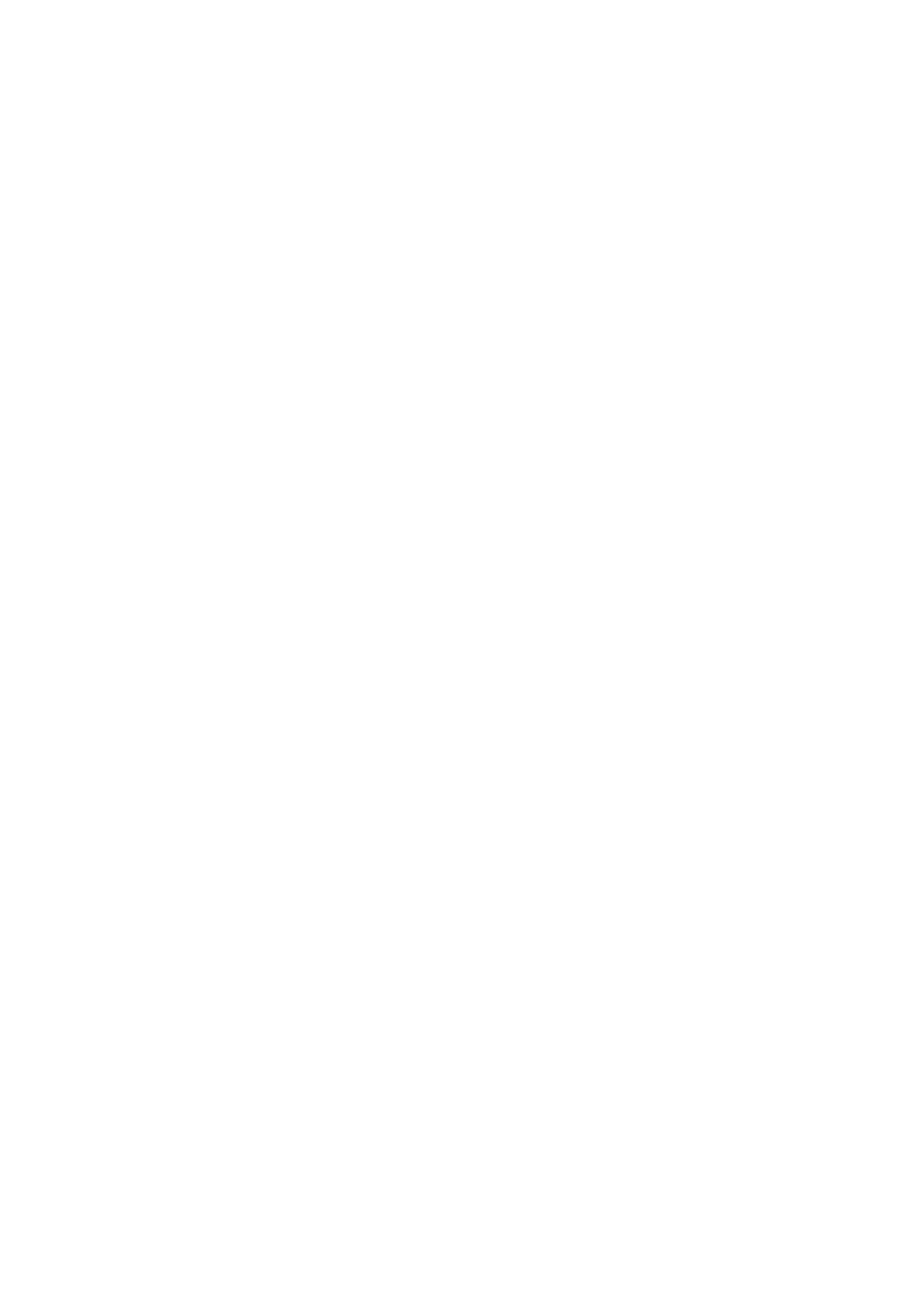This catalogue accompanies the exhibition

Tableau Vivant

Works by Jibran Shahid & Usman Khalid Curated by Aasim Akhtar

 $S$   $A/N/A$ 

Publisher Sanat Initiative F-39-1/A, Block IV, Clifton Karachi, Pakistan

Layout Design & Editing Anzal Afzal Khan

Printer The Times Press (Private) Limited

All rights reserved. No part of this publication may be reproduced in any form or by any means without the prior permission in writing of the publisher.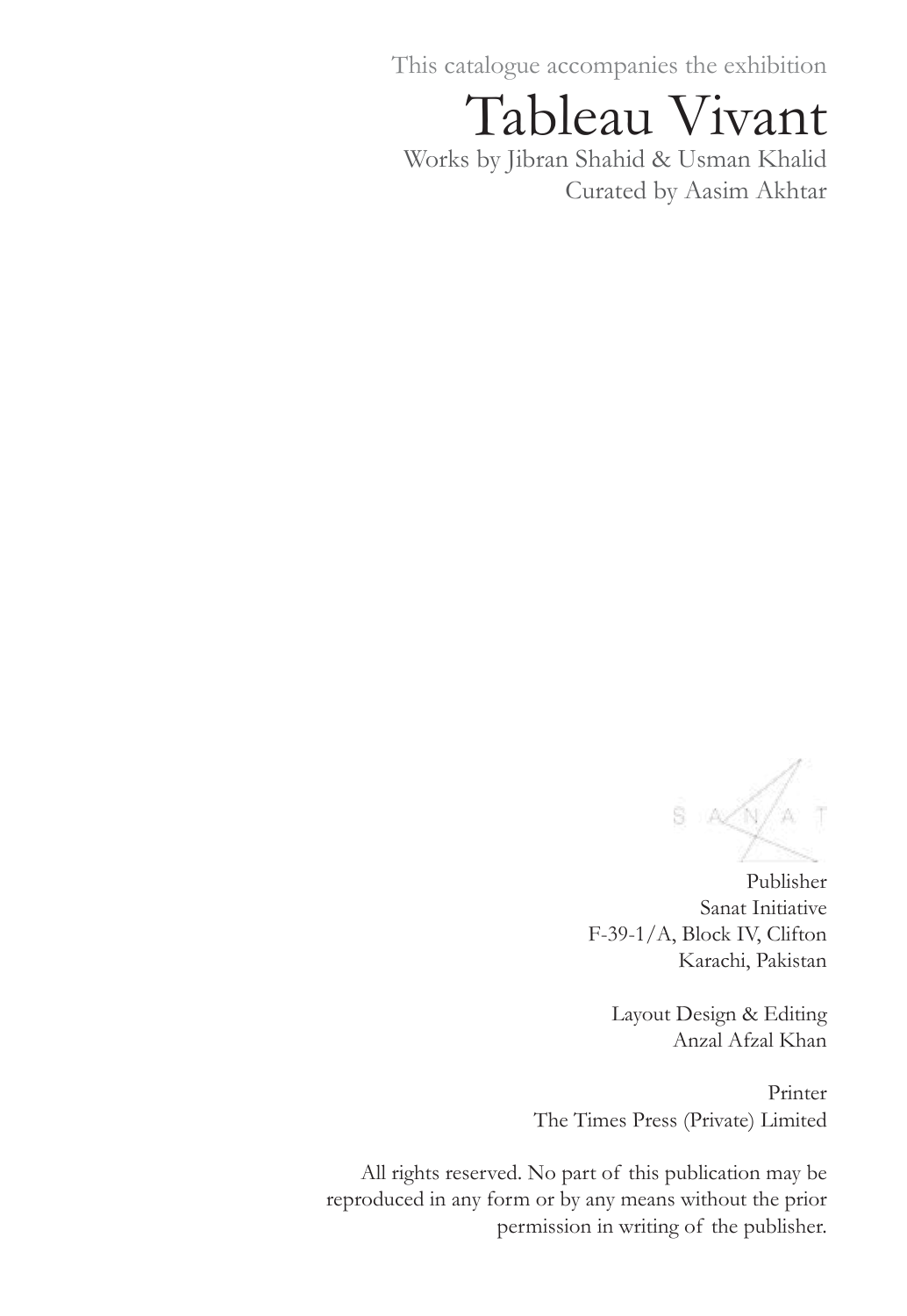## Tableau Vivant Aasim Akhtar

Of all the animals domesticated by man, the horse is the only one to have been a true companion and partner. Through the ages, in warfare, in sport, in transport and in agriculture the horse has given his master the most loyal and devoted personal service. In the more mechanised countries in this contemporary world, the horse may no longer have such a high military or economic value but it still retains its place in ceremonial and it is probably more popular in sport than at any time in history.

The sight of a good horseman on a fine horse is so harmonious that it is sometimes difficult to believe that they are two separate beings. No wonder that the horse commands so much attention in human art; no wonder it shares so many memorials and statues with the famous figures of history. However, it would hardly be fair to the horse or to its so-called master to become too romantic about their relationship. Horses have their own characters and temperaments, and they have never been shy of expressing their opinions of their masters. Not all partnerships are compatible by any means but then the real fascination of horsemanship is the development of trust and confidence between two independent living beings.

In the collection of paintings and sculptures on show at Sanat, Jibran Shahid vividly conveys the special relationship

between man and horse. The horses studied and drawn as individuals with obvious sympathy and care have a wholeness of design that accurately reflects the intimate physical and temperamental relationship between horse and rider.

Just as Jibran interested himself with a study of human proportions, so did he set about a concentrated investigation of the ideal proportions of a horse. Quoting freely from Leonardo da Vinci, he quips: "And first I will begin with the bones, and then will go on to all the muscles which spring from the bones without tendons and end in the bones. To compare the bone structure of the horse with that of the man you should show the man on tiptoe in representing the legs."

While working on the present suite of paintings and sculptures, Jibran found a wealth of symbolic imagery, ranging from heraldry to architectural decoration, book illumination and of course painting and sculpture. Charming and amusing, themselves a symbol of the intellectual splendor of the age, the horses of Jibran's allegories may suddenly become the forbidding custodians of disturbing thoughts. And they languish, filling the air with lamentations. The ones presented show that in spite of all their objectivity and attention to detail – so delightfully expressed in *Flee* and *Emergence* – their message is not to be read but to be experienced. They are the ghosts from his mind.

Jibran's latest studies often refer to the so-called problem of Alhazen which underlies the optical principle of anamorphosis, that is to say, how to distort a form beyond recognition so as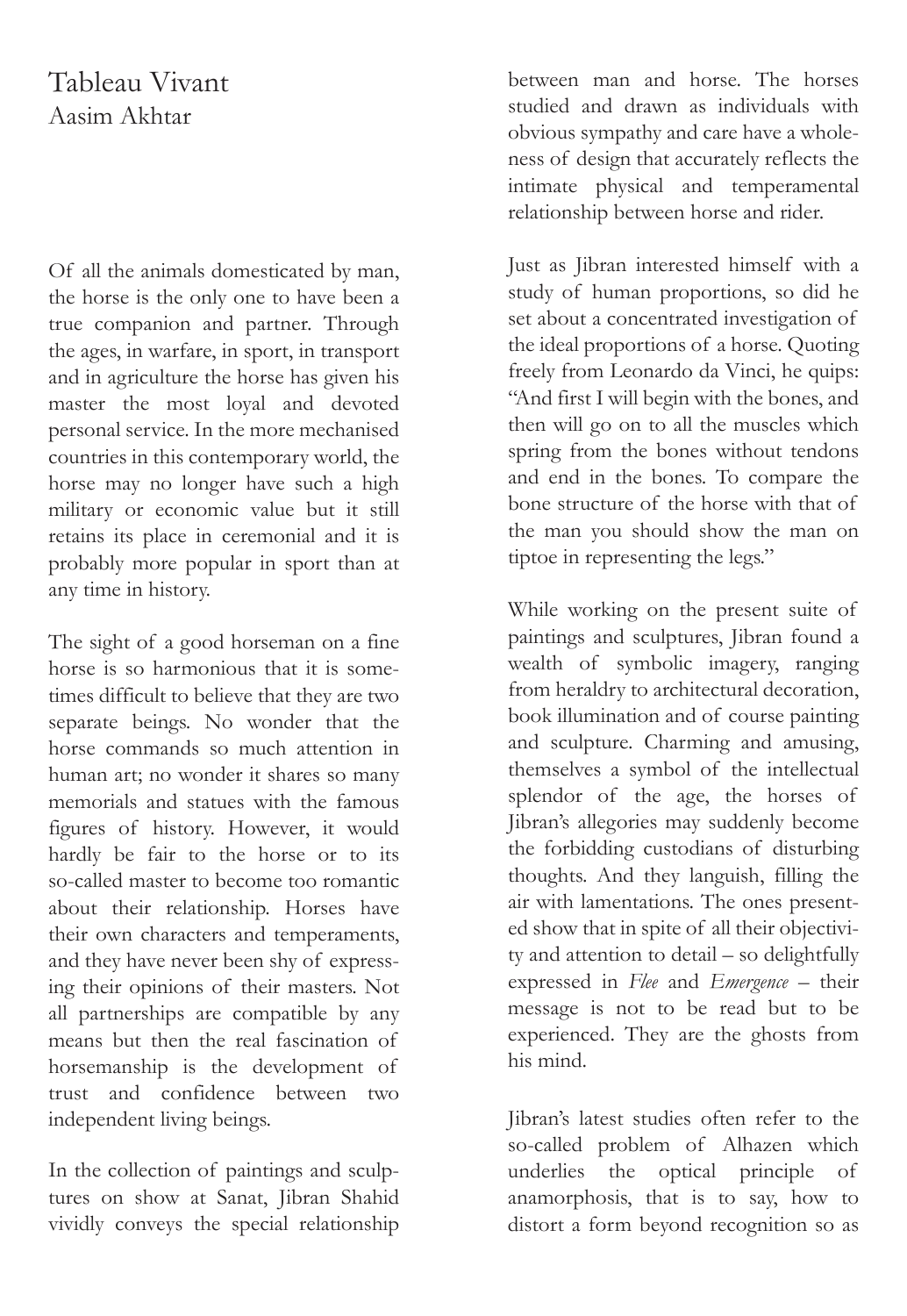

Emergence Jibran Shahid Oil on paper 48 x 27 cm 2016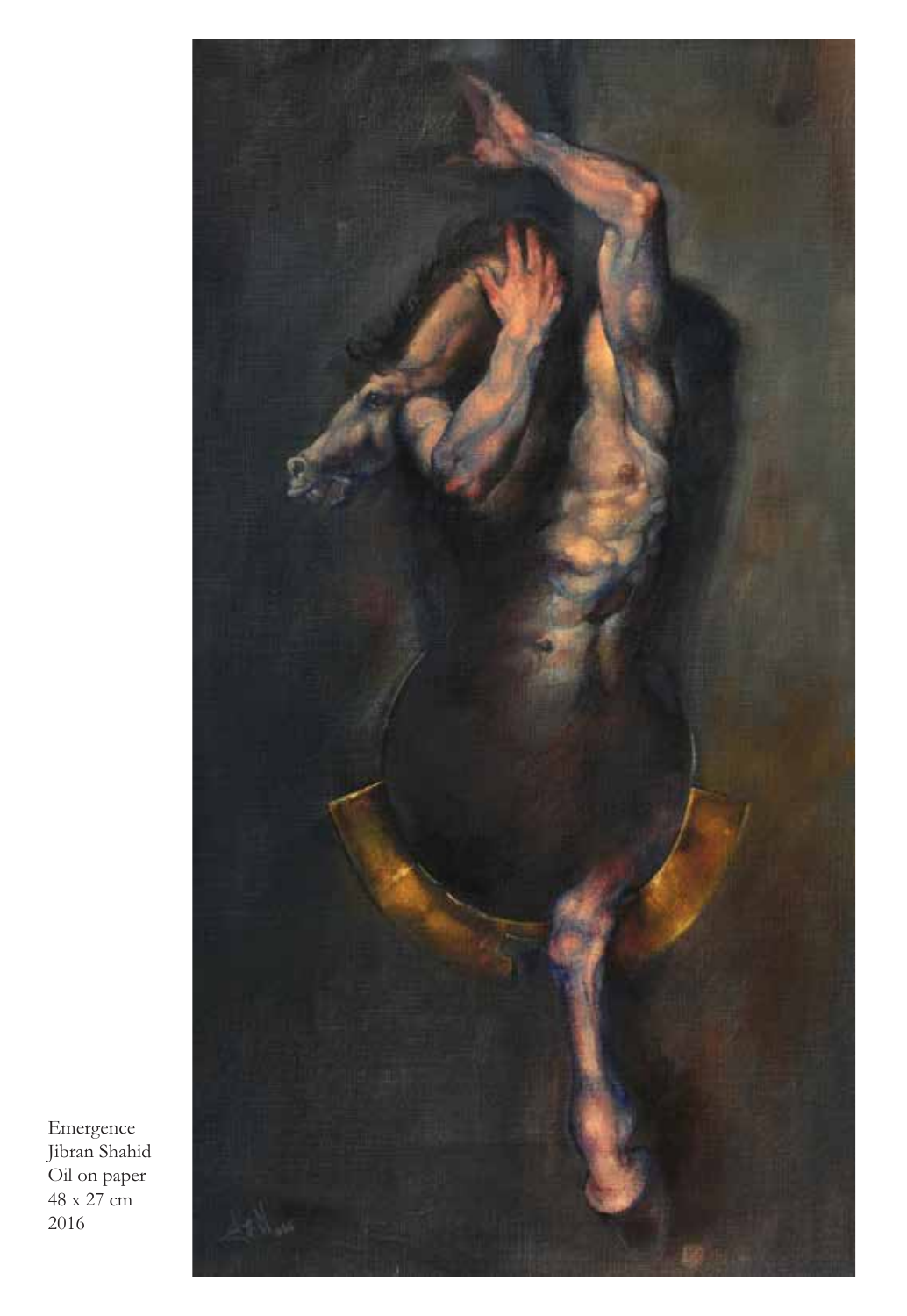

to have it recomposed into an intelligible image. If the subject chosen for his optical trick consists of horses and human torsos in complicated coiling movements, no one can possibly guess what it is until seen in the mirror. It has been Jibran's ultimate game with which to add a new dimension to human perception. The noble and proud animal, the horse, is transformed into a concept of energy that spirals away, like wind or water.

In *The Ride*, horse and rider are visualised in the splendor of idealized, classical forms combined with natural liveliness. Inspiration came from the Czech photographer Jan Saudek, the character of which is even conveyed by the smoothness and translucency of the modelling, which gives consistency and vigour to the evanescent quality of the image. Jibran has switched from the forceful, objective pen and brushwork of his studies (that he conducted in Tokyo, Japan) to the extraordinary dreamlike delicacy of soft twilight tones, which appeal to one's perception of the past as a poetical experience. In *Emergence*, the massive form of the horse is made to suggest balanced energy rather than weight, its coiling movement justifying the acrobatic contortion of the fallen foe who gives the impression of being able to actually push the horse away with his left foot pressed against the horse's belly. The resulting juxtaposition of rider and foe might have been deliberate, as it adds the humorous touch of their feet coming together as in a wrestling game.

The Descent Usman Khalid Charcoal, pastel & pen on paper 91 x 30 cm 2016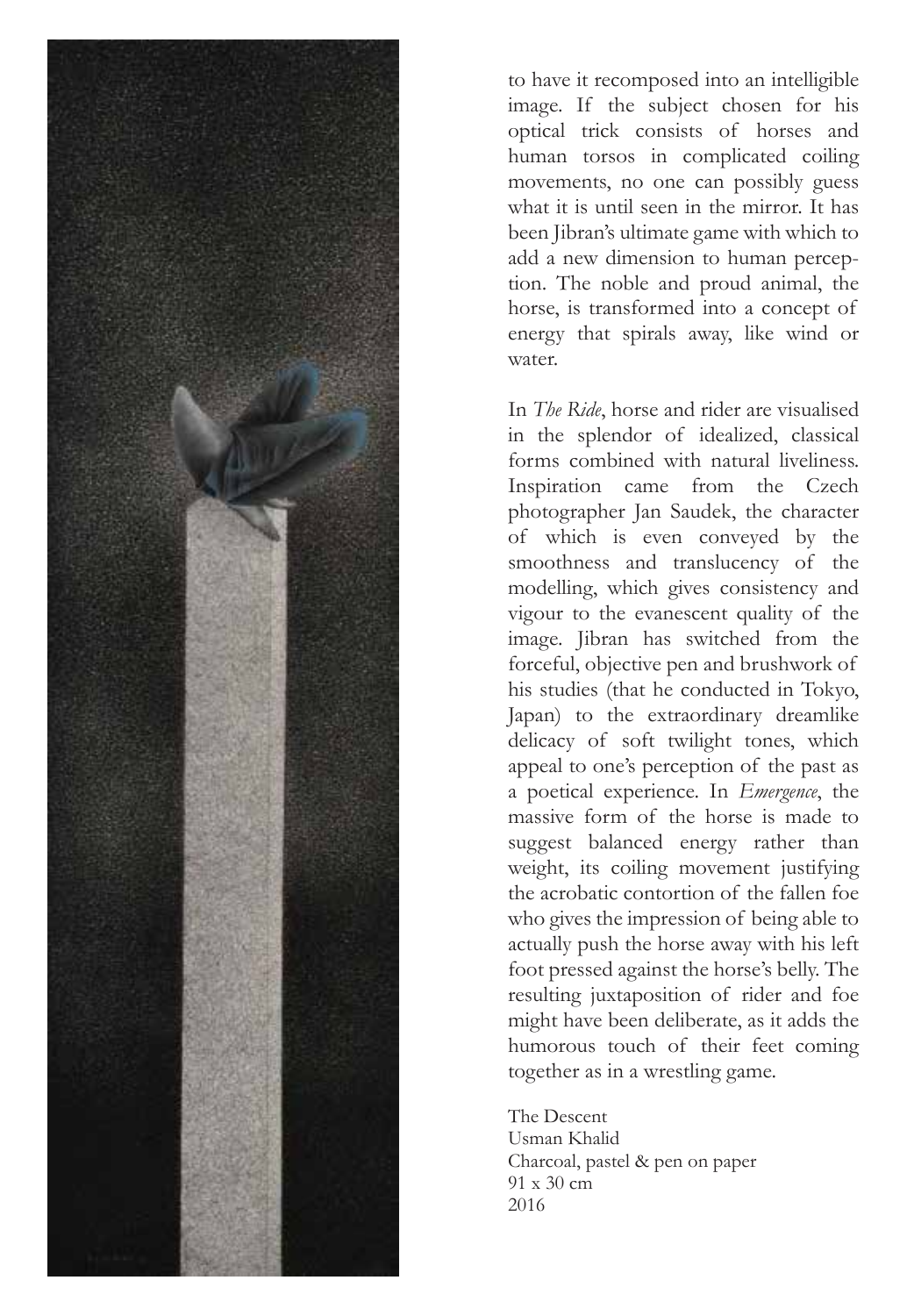

The Ride Jibran Shahid Oil on paper 65 x 50 cm 2016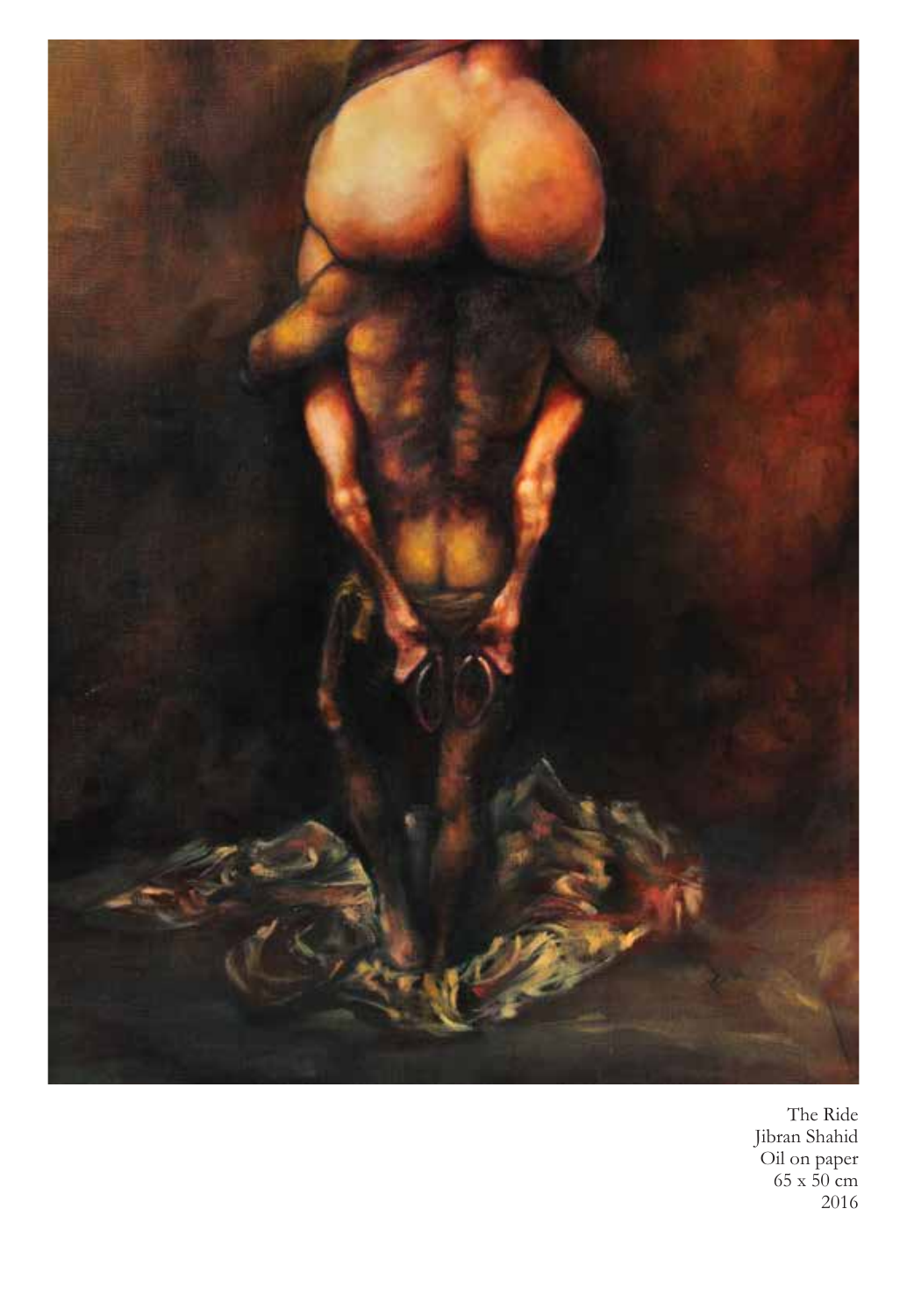Out of the Box Jibran Shahid Fibreglass, lasani and brass Variable 2016

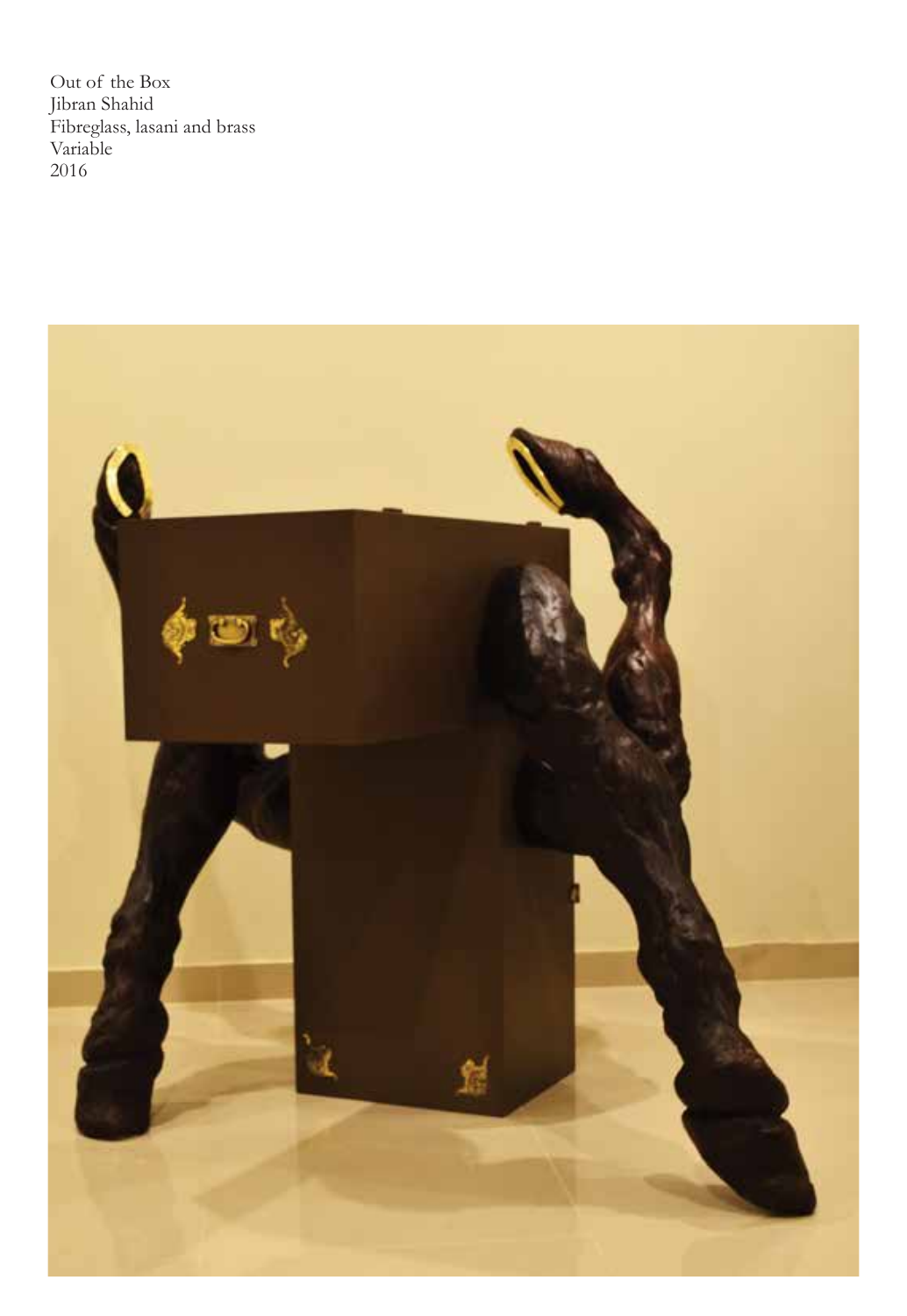The Truth of Things Usman Khalid Charcoal, pastel & pen on paper 101 x 76 cm 2016

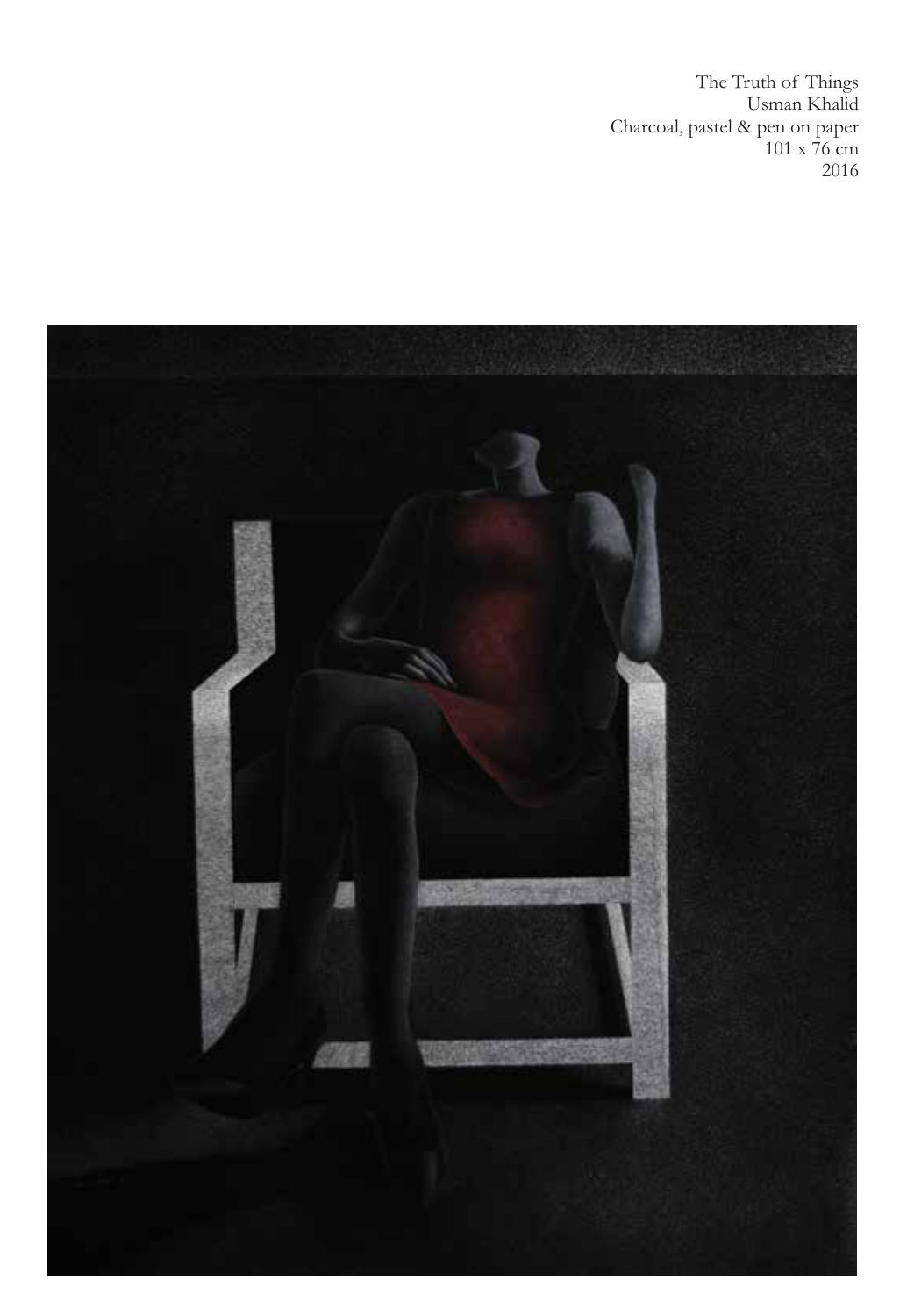

The Bachelor Jibran Shahid Oil on canvas 91 x 91 cm 2016

Jibran Shahid's great departure from sculpture's 'fine art' legacy of classical subjects comes with the emphasis on the 'pure' sculptural values of mass, void, tension and materials as end in themselves. Free from making any references, the autonomous abstract work of art might be enjoyed like music and dance, primarily as a moving composition.

Although Usman Khalid 'draws' slowly and his oeuvre is not exceedingly voluminous, there is little unity in it, even in mode of drawing. His work goes by the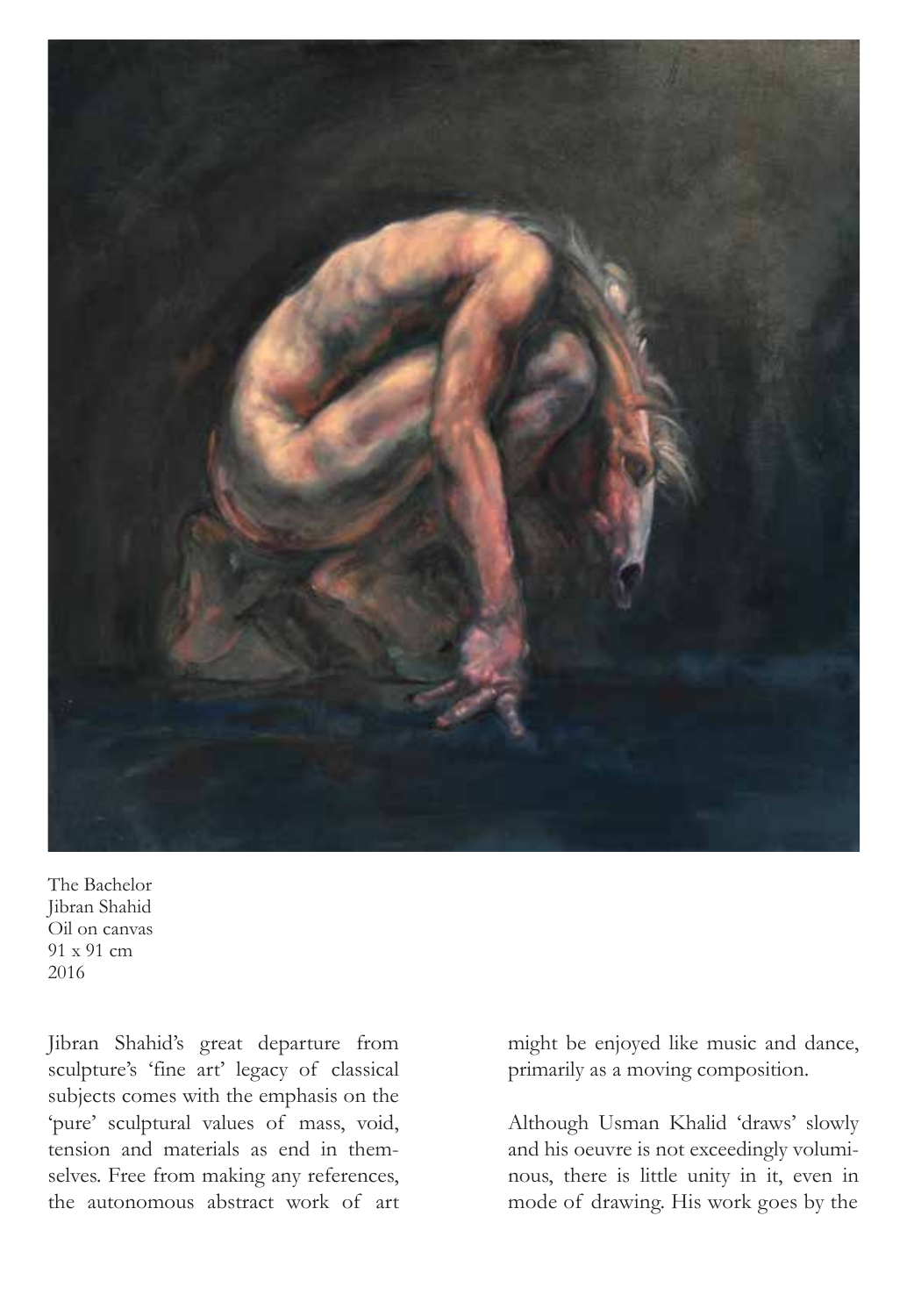Worship Usman Khalid Charcoal & pen on paper 76 x 50 cm 2016

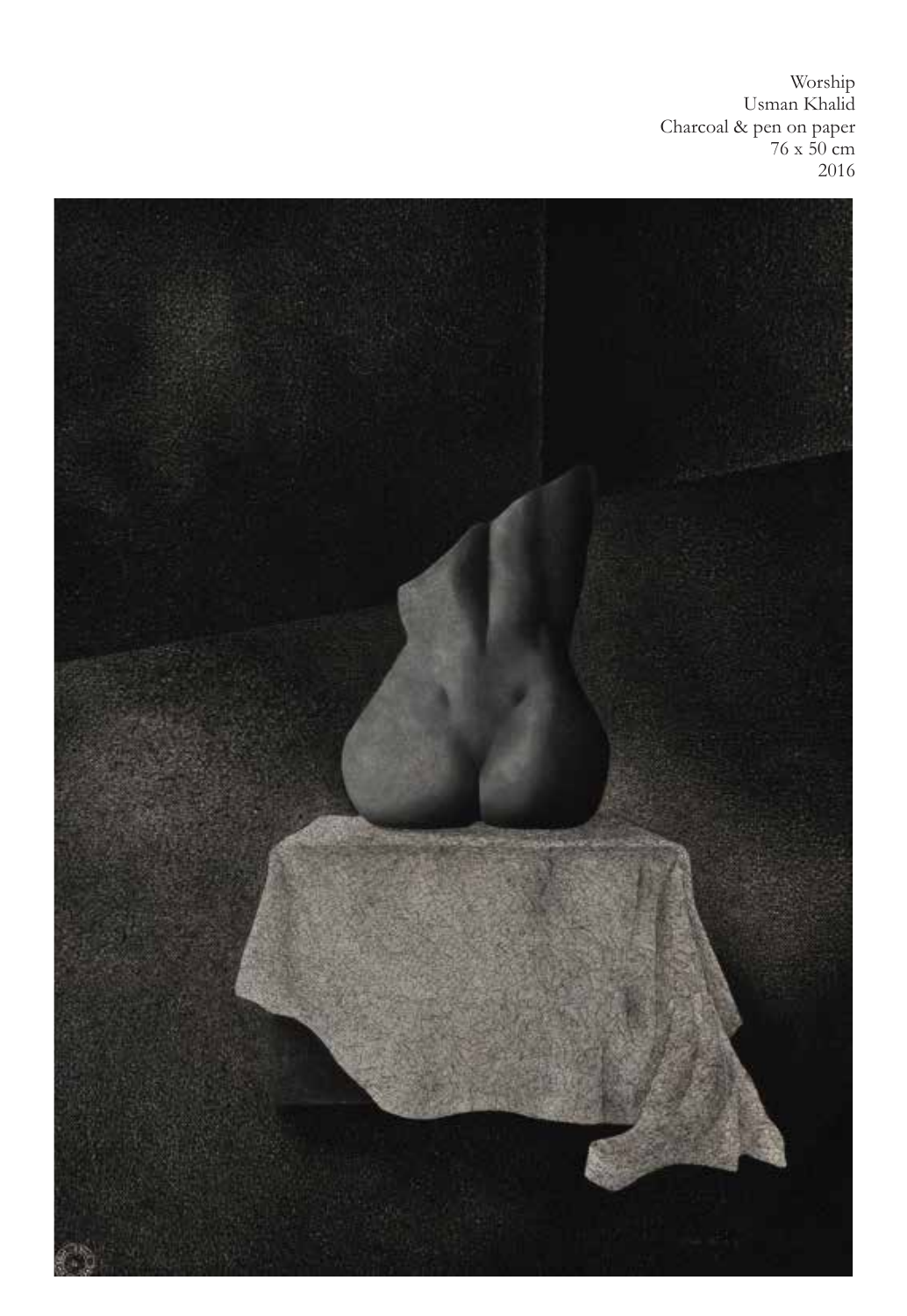

I create to learn, to arrive at novel visual solutions, and, more often than not, to surprise myself. That's why I make 'Art'. While toying with the idea that the horse is an icon of civilization, befriended and exploited by man, I began to develop a hybrid being. Changing cultural perspectives, artistic styles and symbolic interpretations have always hounded the subject of 'man versus animal'.

Taking cue from Renaissance artists, whose interest in horses was as great as that for the human form, I have deliberately exaggerated and fabricated the hybrid form, in parts, to establish the connection with strength and power that has inspired man to produce works of art identifying his feeling for the horse.

How did the hybrid form evolve? If this is the right expression for a creature with such an equivocal relationship with man, then there is an aspect of the animal that has appealed to the more sophisticated requirements of human nature – the need for excitement, for aesthetic satisfaction and as an expression of spiritual aspiration.

Jibran Shahid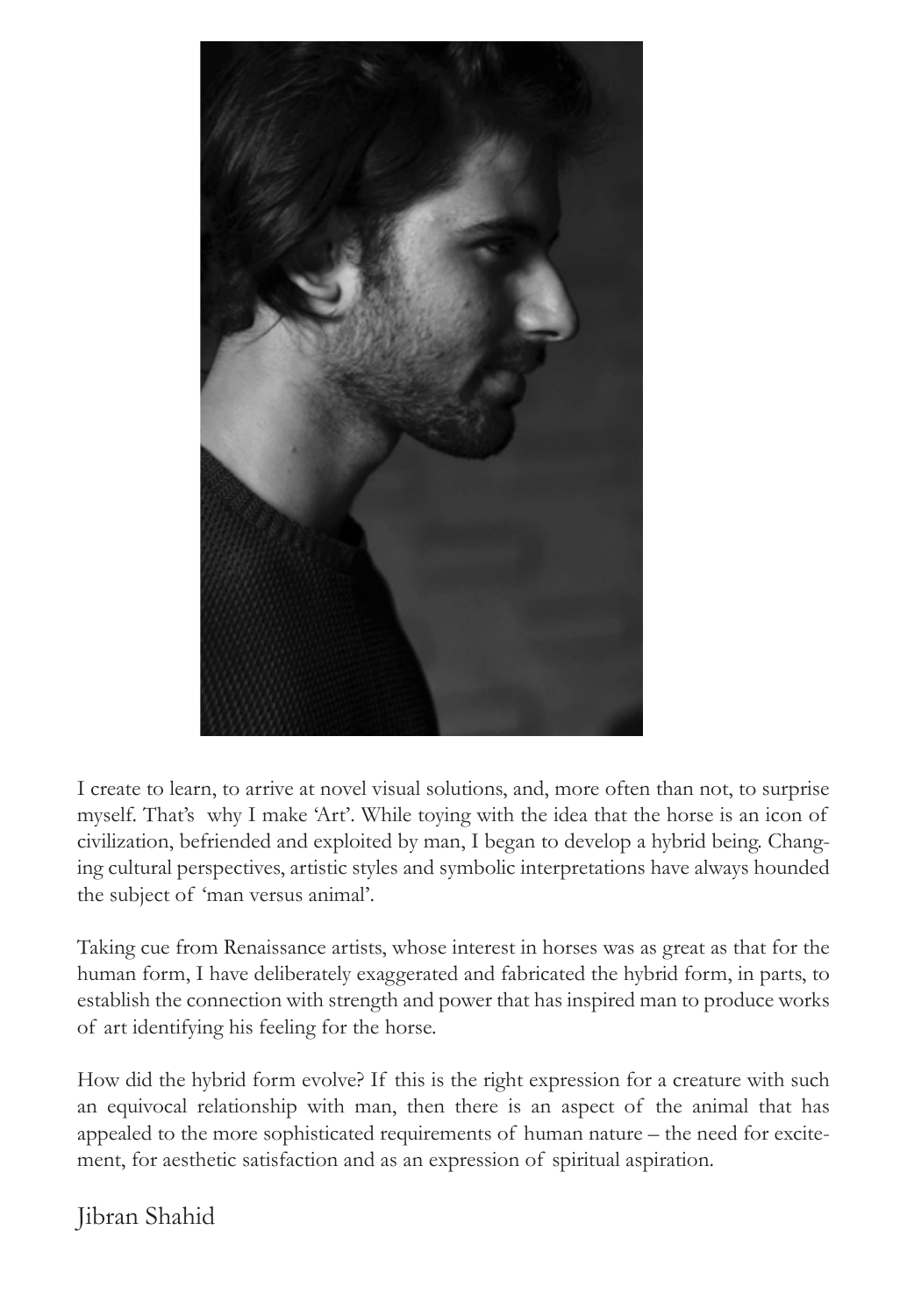

The Blind Race Jibran Shahid Acrylic on canvas 152 x 91 cm 2016

The Singers Jibran Shahid Oil on paper 50 x 65 cm 2016

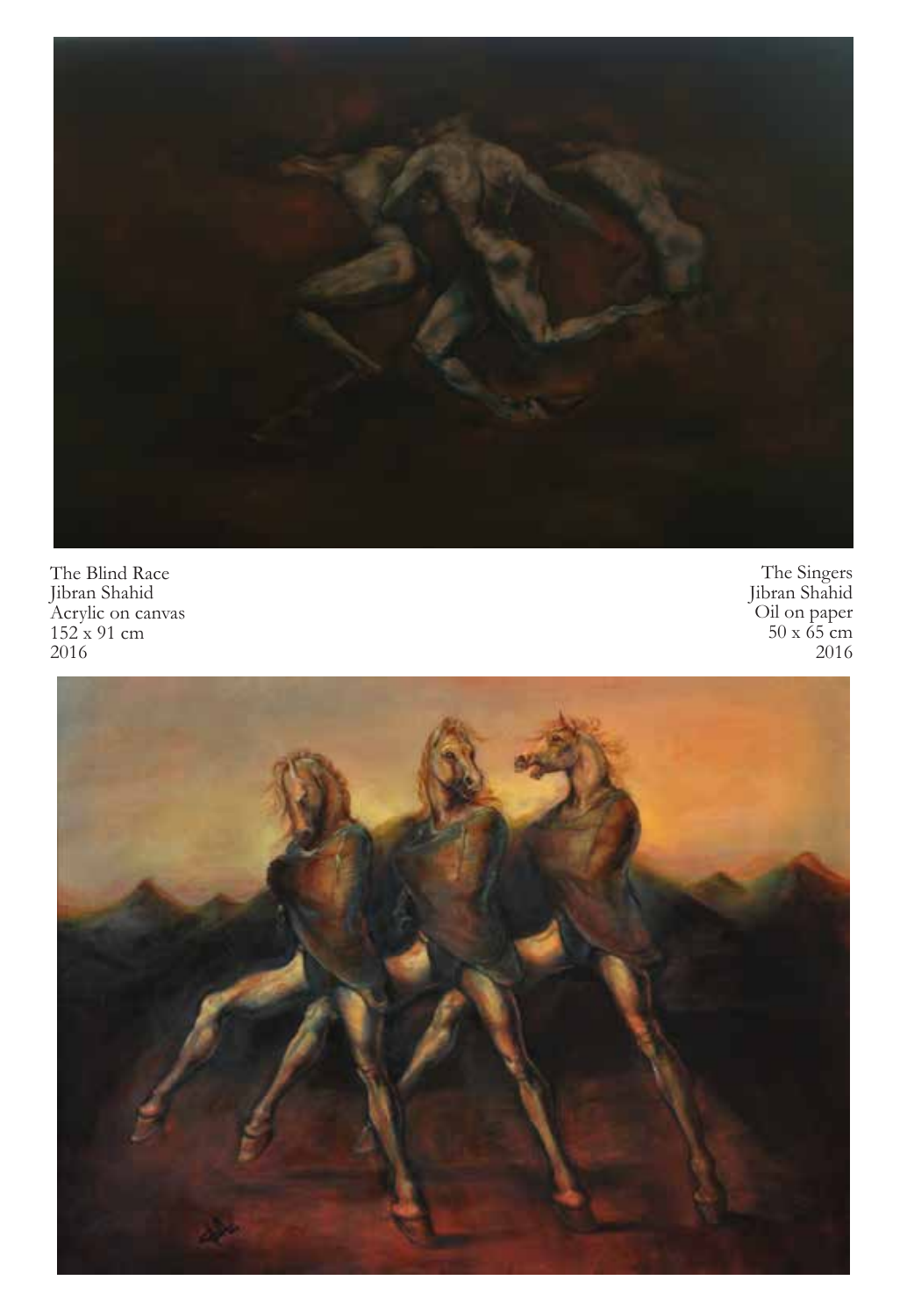label of realism, and although there are many ways in which realism can be achieved, including those that establish tensions between it and its alleged counterpoint, characterising Usman as a realist is both undeniably sensible and utterly uninformative. This paradox of realism manifests itself also when a few oeuvres combine a realistic mode of drawing and painting with a more fanciful, imaginative, fictitious approach to reality. Usman paints stories and poems, lyrical outbursts and stark tragedies, dramas and descriptions.

The primary means of this labour – figuration – is indispensable for the effect. Although figurativity is supposedly the royal road to realism, in Usman's case it may not be at all. The drawings draw the viewer into a world we know not to exist. This canny fictionality makes allegations of erotic visual appropriation, in any general sense, naïve and prudish. The general focus is on the eerie sense of very real and very unreal that the drawings emanate. I consider this ambiguous relationship to reality the heart of Usman's work. It both invites viewers in and holds them at bay at the same time. We get access to a world of his own, but without clearly being told what there is to see, think and feel about whatever we think we are seeing. Thus, the works labour against assumptions of representation and appropriation.

The spaces Usman puts before us are willful distortions of the reality we would see when looking at the spaces he depicts. In *The Truth of Things*, we have seen how the opaqueness of the scene makes it impossible to see the natural extension of the space into the outside world. But

the room in which the scene is set also seems distorted. The wide angle of the corner makes the room shallow. It is a pointed act, almost an activism, against the illusory depth of linear perspective. In this sense, it alerts us to the fact that Usman's painterly decisions are not easily dismissed as either arbitrary or simply technical procedures of realism. On the contrary, they often counter the very realism he first sets out to present.

In light of the two manners – monochromatic, substantial hues and distorted, flattened spaces – in which the artist deliberately de-realises the worlds he depicts, the obstinate figurativity of his works becomes an act of defiance. The focus is on the utter lack of communication between the figures and the artist/viewer. Not only is the painter turning his back to the model, while he/she, in turn, looks away from him. Moreover, each figure is emphatically engrossed in a contemplative activity that leaves no space for the other – even in thought. This is what undermines any attempt to read these pictures realistically in a simple way. Thus, Usman seems to tease his viewers with a strategy of concealment. Scenes are emphatically un-dramatic; they foreground neither movement nor events, but stillness and total lack of events. Nothing ever happens. In *Worship* the catalogue of genres appears to be fully deployed in order to stop them all in their tracks, while the total blockage of landscape where we would expect it calls forth that genre in its very invisibility.

The second lack of access to the diegetic world that is so teasingly put forward is foregrounded in the range of traditional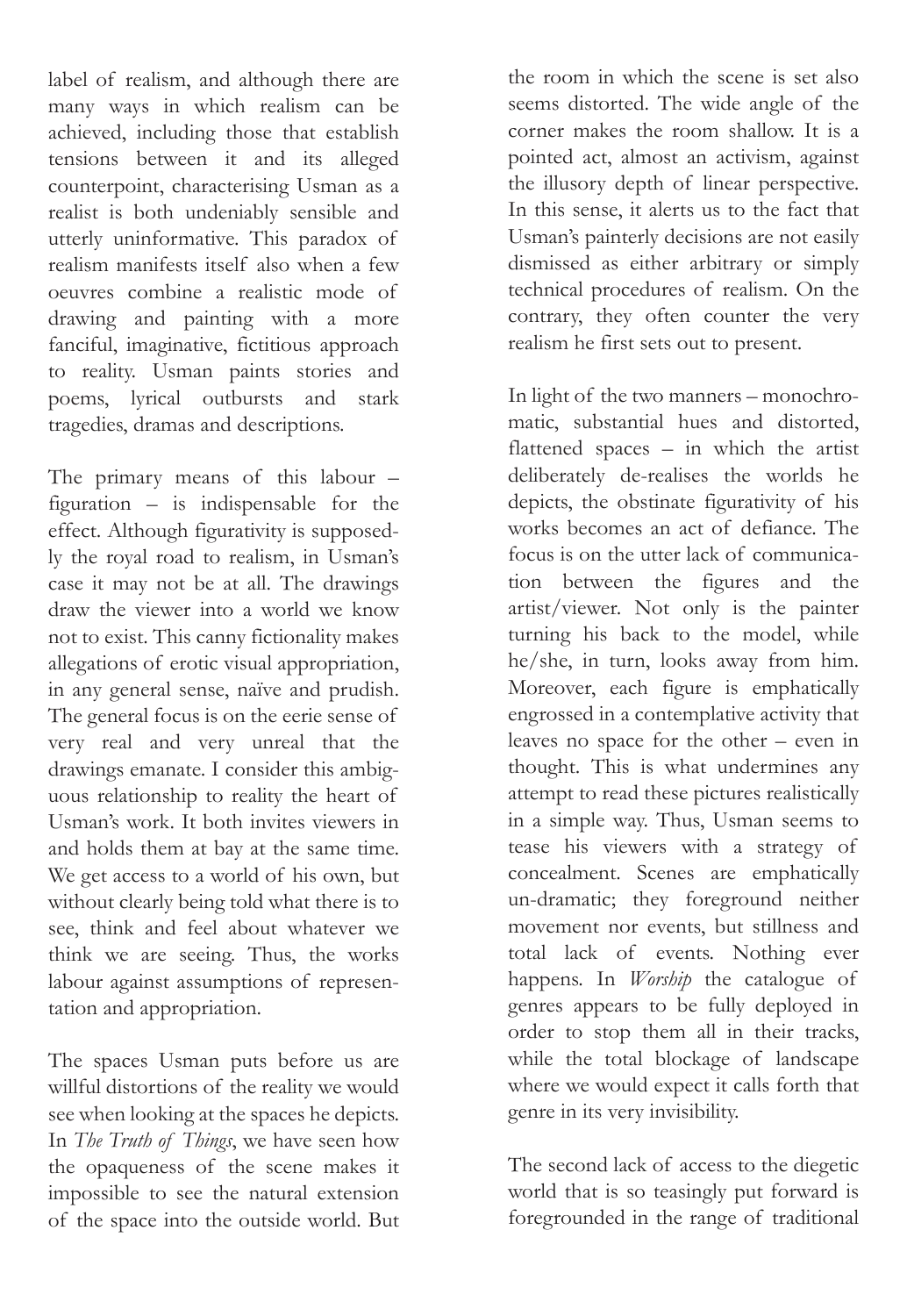

Talk to Me Usman Khalid Charcoal on paper 50 x 38 cm 2016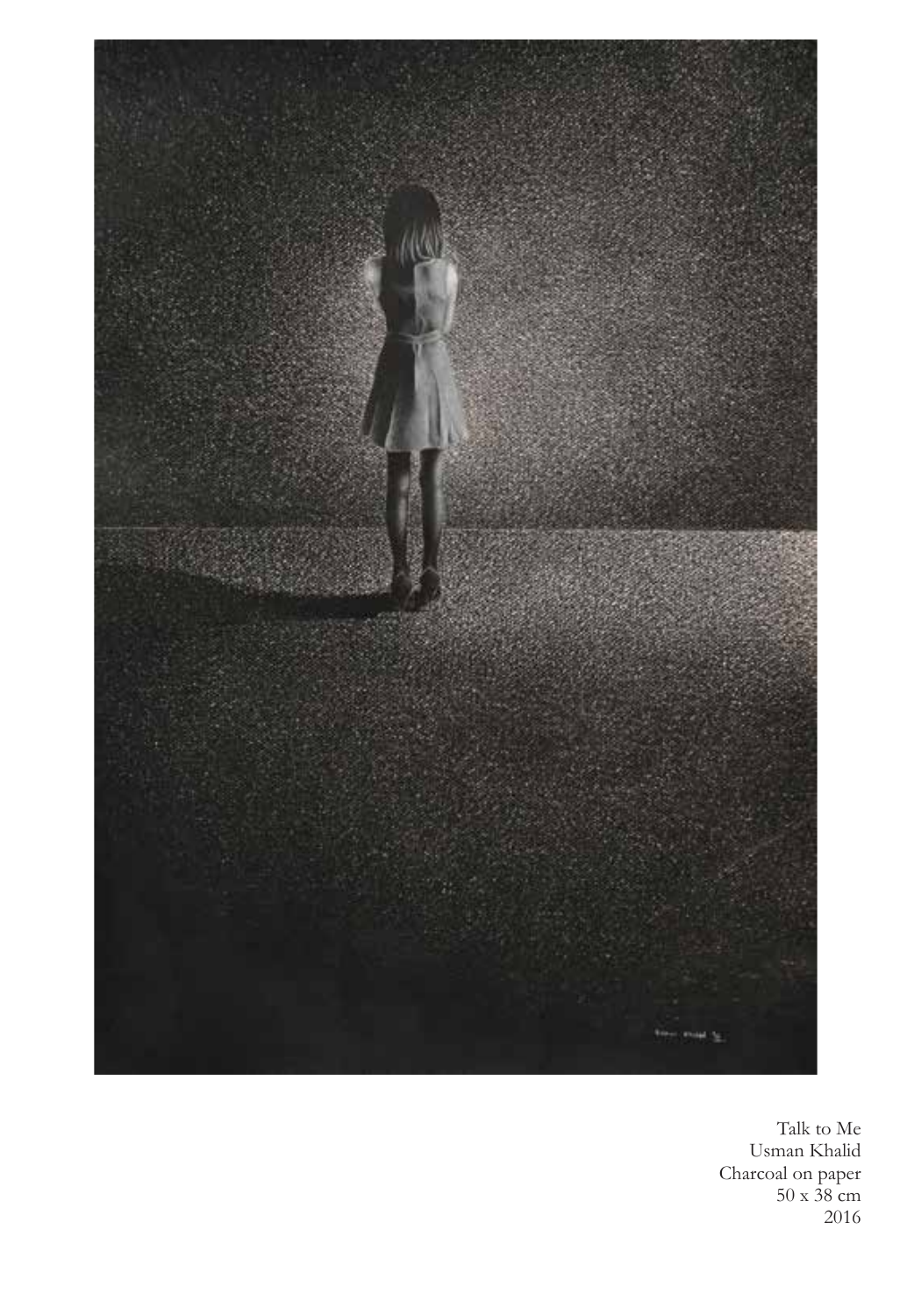

My inspiration behind this series of drawings is music. I have tried to recreate what I have seen in my dreams and while I was awake. I was genuinely interested in the whole process of making these pieces as it allowed me to flow freely and create. Trying to understand the way things are, why they are and why they exist in a dream-like environment, is essential. The being of bodies in a particular space fascinates me. It opens my mind up to a world I know very little of. Hence, I feel a strong force within me that pushes me to look beyond what the normal eye sees or something that truly frightens me.

Usman Khalid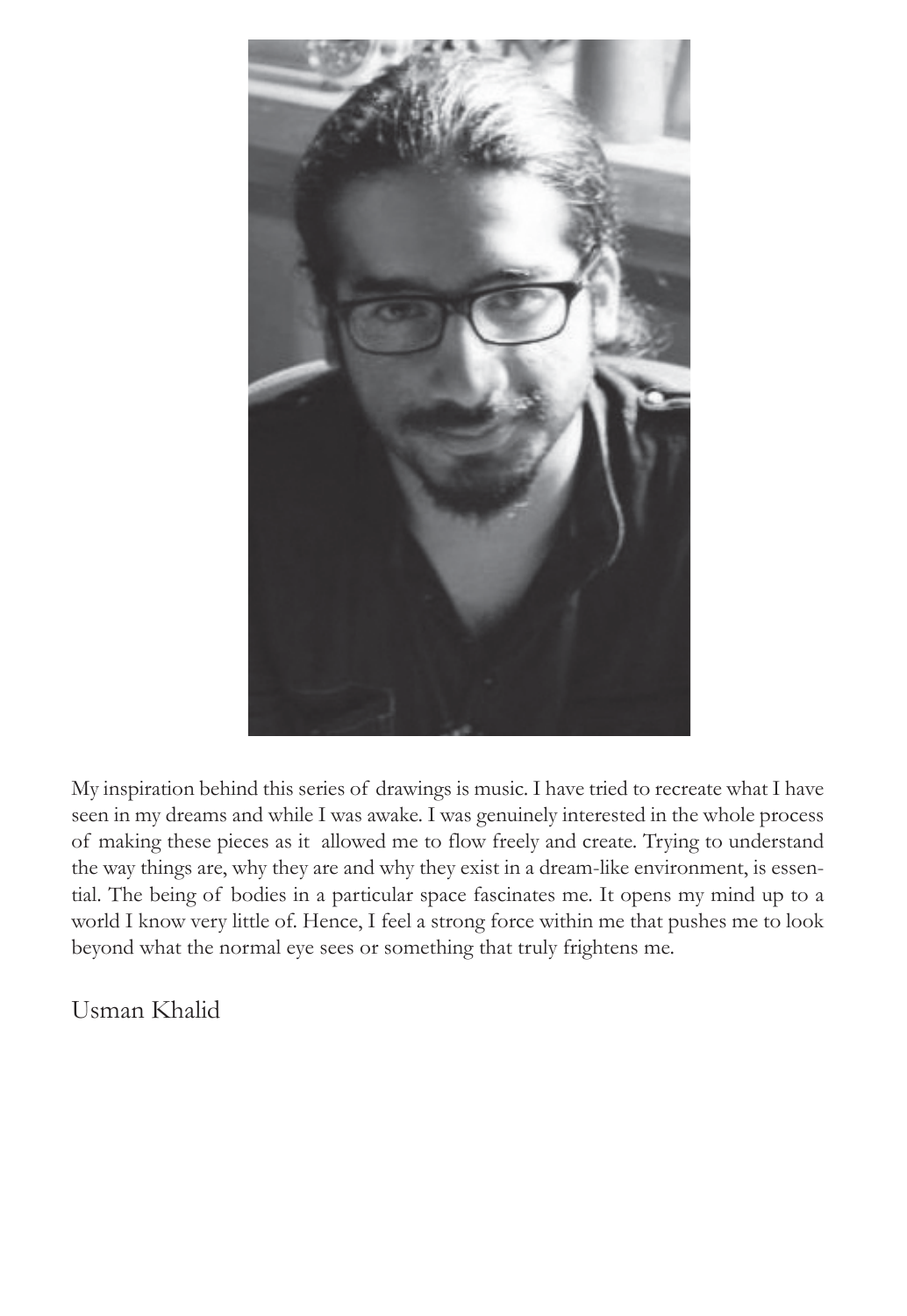

Talk to Me II Usman Khalid Charcoal & Pastel on Wasli 76 x 50 cm 2016